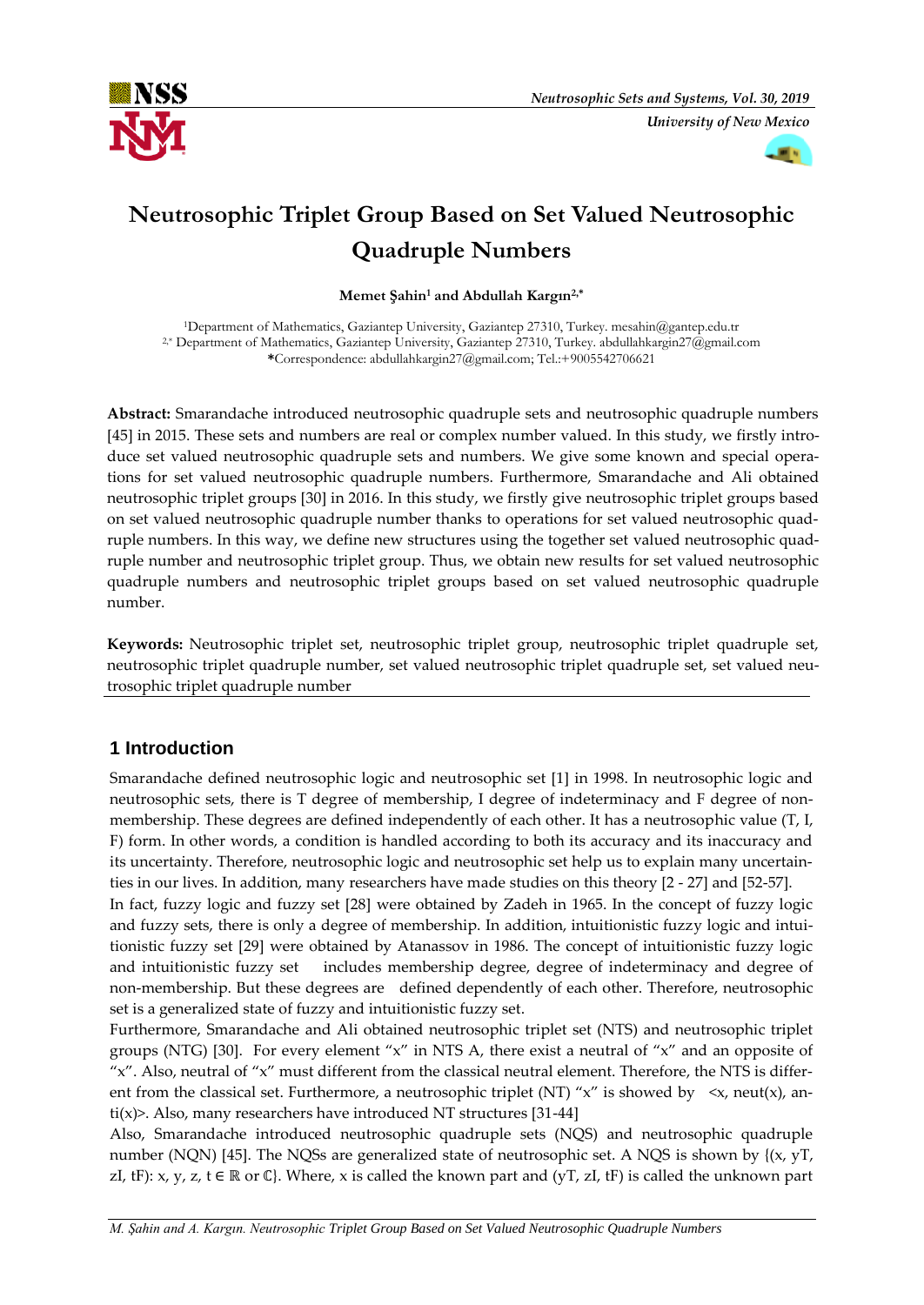and T, I, F have their usual neutrosophic logic means. Recently, researchers studied NQS and NQN. Akinleye, Smarandache, Agboola studied NQ algebraic structures [46]; Jun, Song, Smarandache obtained NQ BCK/BCI-algebras [47]; Muhiuddin, Al-Kenani, Roh, Jun introduced implicative NQ BCKalgebras and ideals [48]; Li, Ma, Zhang, Zhang studied neutrosophic extended triplet group based on NQNs [49]; Ma, Zhang, and Smarandache studied neutrosophic quadruple rings [50]; Kandasamy, Kandasamy and Smarandache obtained neutrosophic quadruple vector spaces and their properties [51].

In this study, we firstly introduce set valued neutrosophic quadruple set (SVNQS) and set valued neutrosophic quadruple number (SVNQN). In the neutrosophic quadruples, real or complex numbers were taken as variables, while in this study we took sets as variables. So, we will expand the applications of neutrosophic quadruples. Because things or variables in any application will be more useful than real numbers or complex numbers. Also we give NT group (NTG) based on SVNQN. In Section 2, we give definitions and properties for NQS, NQN [45] and NTS, NTG [30]. In Section 3, we define SVNQS and SVNQN. Also, we give operations for these structures. In Section 4, we obtain some NTG based on SVNQN thanks to operations for SVNQN. In this way, we define new structures using the together SVNQN and NTG.

#### **2 Preliminaries**

**Definition 2.1:** [45] A NQN is a number of the form  $(x, yT, zI, tF)$ , where T, I, F have their usual neu-

trosophic logic means and x, y, z, t  $\in \mathbb{R}$  or  $\mathbb{C}$ . The NQS defined by NQ = {(x, yT, zI, tF): x, y, z, t  $\in \mathbb{R}$  or

ℂ}.

For a NQN (x, yT, zI, tF), representing any entity which may be a number, an idea, an object, etc., x is called the known part and  $(yT, zI, tF)$  is called the unknown part.

**Definition 2.2:** [45] Let a =  $(a_1, a_2$ T,  $a_3$ I,  $a_4$ F) and b =  $(b_1, b_2$ T,  $b_3$ I,  $b_4$ F) ∈ NQ be NQNs. We define the

following:

$$
\mathbf{a}+\mathbf{b}=(a_1+b_1, \, (a_2+b_2)\mathrm{T}, \, (a_3+b_3)\mathrm{I}, \, (a_4+b_4)\mathrm{F})
$$

a - b =  $(a_1 - b_1, (a_2 - b_2)$ T,  $(a_3 - b_3)$ I,  $(a_4 - b_4)$ F)

**Definition 2.3: [45]** Consider the set {T, I, F}. Suppose in an optimistic way we consider the prevalence order T>I>F. Then we have:

 $TI = IT = max{T, I} = T$  $TF = FT = max{T, F} = T$ ,  $FI = IF = max{F, I} = I$ ,  $TT = T^2 = T,$  $II = I^2 = I,$  $FF = F^2 = F.$ 

Analogously, suppose in a pessimistic way we consider the prevalence order  $T < I < F$ . Then we have:

 $TI = IT = max{T, I} = I$ ,  $TF = FT = max{T, F} = F$ ,  $FI = IF = max{F, I} = F,$ 

*M. Şahin and A. Kargın. Neutrosophic Triplet Group Based on Set Valued Neutrosophic Quadruple Numbers*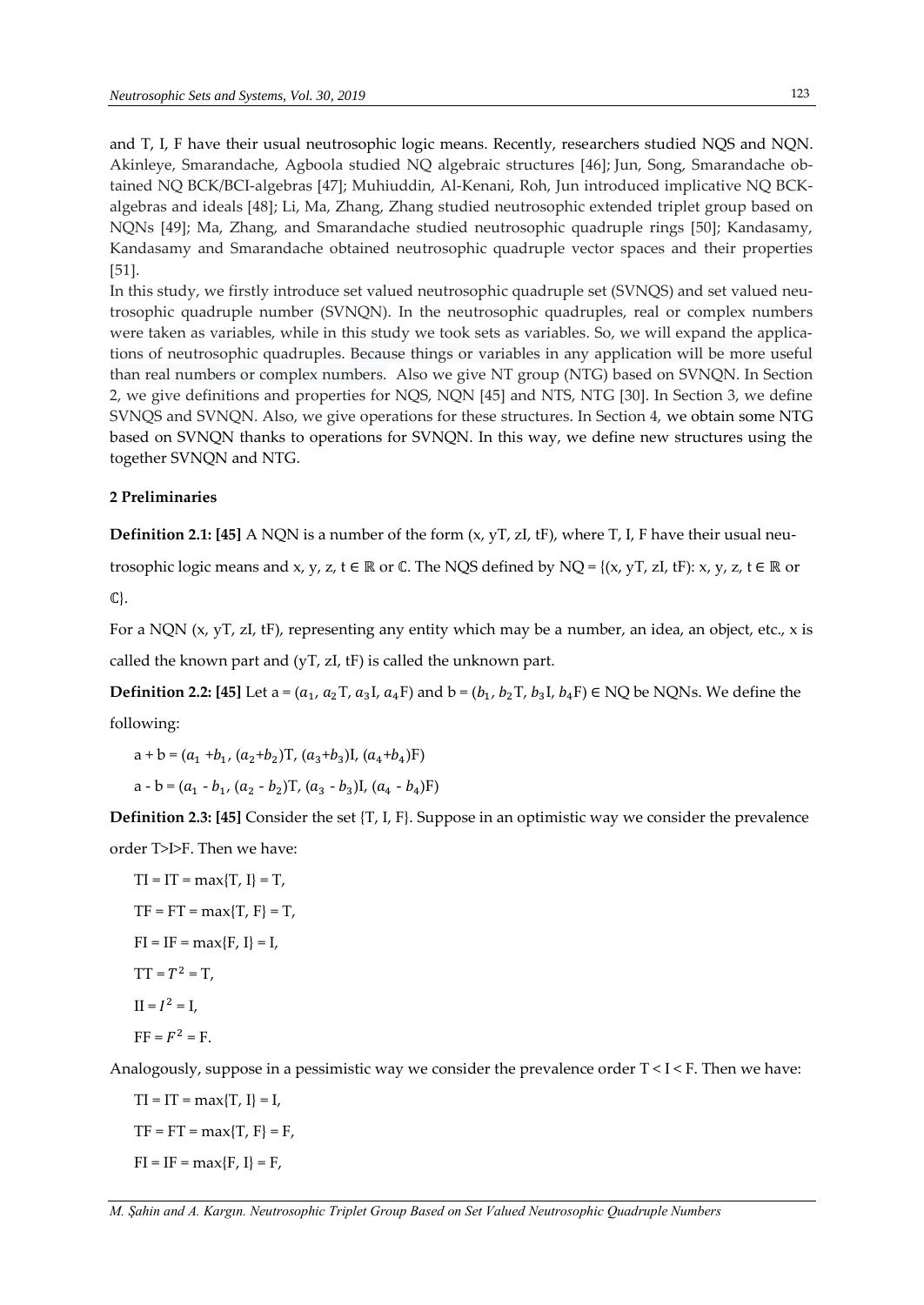#### **Definition 2.4: [45]** Let

 $a = (a_1, a_2, T, a_3, I, a_4, F),$ 

 $b = (b_1, b_2)$ ,  $b_3$ I,  $b_4$ F $) \in$  NQ;

 $T < I < F$ .

Then  $a^*b = (a_1, a_2, T, a_3, I, a_4, F)^* (b_1, b_2, T, b_3, I, b_4, F) = (a_1b_1, (a_1b_2 + a_2b_1 + a_2b_2), T,$  $(a_1b_3 + a_2b_3 + a_3b_1 + a_3b_2 + a_3b_3)I$ ,  $(a_1b_4 + a_2b_4 + a_3b_4 + a_4b_1 + a_4b_2 + a_4b_3 + a_4b_4)F$ 

#### **Definition 2.5: [45]** Let

- $a = (a_1, a_2, T, a_3, I, a_4, F),$
- $b = (b_1, b_2)$ ,  $b_3$ I,  $b_4$ F $) \in$  NQ,
- $T > I > F$

Then  $a \# b = (a_1, a_2)$ ,  $a_3$ ,  $a_4$ F)  $\# (b_1, b_2)$ ,  $b_3$ ,  $b_4$ F)  $\# (a_1b_1, (a_1b_2 + a_2b_1 + a_2b_2 + a_3b_2 + a_4b_2 + a_2b_3 + a_3b_3)$  $a_2b_4$ )T,  $(a_1b_3 + a_3b_3 + a_3b_4 + a_4b_3)$ I,  $(a_1b_4 + a_4b_1 + a_4b_4)$ F)

**Definition 2.6: [30]:** Let # be a binary operation. A NTS  $(X, #)$  is a set such that for  $x \in X$ ,

i) There exists neutral of "x" such that  $x \# \text{neut}(x) = \text{neut}(x) \# x = x$ ,

ii) There exists anti of "x" such that  $x \#$  anti $(x) =$  anti $(x) \# x =$  neut $(x)$ .

Also, a neutrosophic triplet " $x$ " is showed with  $(x, \text{neut}(x), \text{anti}(x))$ .

**Definition 2.7: [30]** Let  $(X, \#)$  be a NT set. Then, X is called a NTG such that

- a) for all  $a, b \in X$ ,  $a^*b \in X$ .
- b) for all a, b,  $c \in X$ ,  $(a^*b)^*c = a^*(b^*c)$

#### **3 Set Valued Neutrosophic Quadruple Numbers**

**Definition 3.1:** Let N be a non – empty set and  $P(N)$  be power set of N. A SVNQN shown by the form  $(A_1, A_2$ T,  $A_3$ I,  $A_4$ F). Where, T, I and F are degree of membership, degree of undeterminacy, degree of non-membership in neutrosophic theory, respectively. Also,  $A_1$ ,  $A_2$ ,  $A_3$ ,  $A_4 \in P(N)$ . Then, a SVNQS shown by  $N_q = \{(A_1, A_2, A_3, I, A_4, F): A_1, A_2, A_3, A_4 \in P(N)\}.$ 

Where, similar to NQS,  $A_1$  is called the known part and  $(A_1, A_2$ T,  $A_3$ I,  $A_4$ F) is called the unknown part.

**Definition 3.2:** Let  $A = (A_1, A_2, T, A_3, I, A_4, F)$  and  $B = (B_1, B_2, T, B_3, I, B_4, F)$  be SVNQNs. We define the following operations, well known operators in set theory, such that

A  $\cup$  B =  $(A_1 \cup B_1, (A_2 \cup B_2)$ T,  $(A_3 \cup B_3)$ I,  $(A_4 \cup B_4)$ F)

A  $\cap$  B =  $(A_1 \cap B_1, (A_2 \cap B_2)$ T,  $(A_3 \cap B_3)$ I,  $(A_4 \cap B_4)$ F)

*M. Şahin and A. Kargın. Neutrosophic Triplet Group Based on Set Valued Neutrosophic Quadruple Numbers*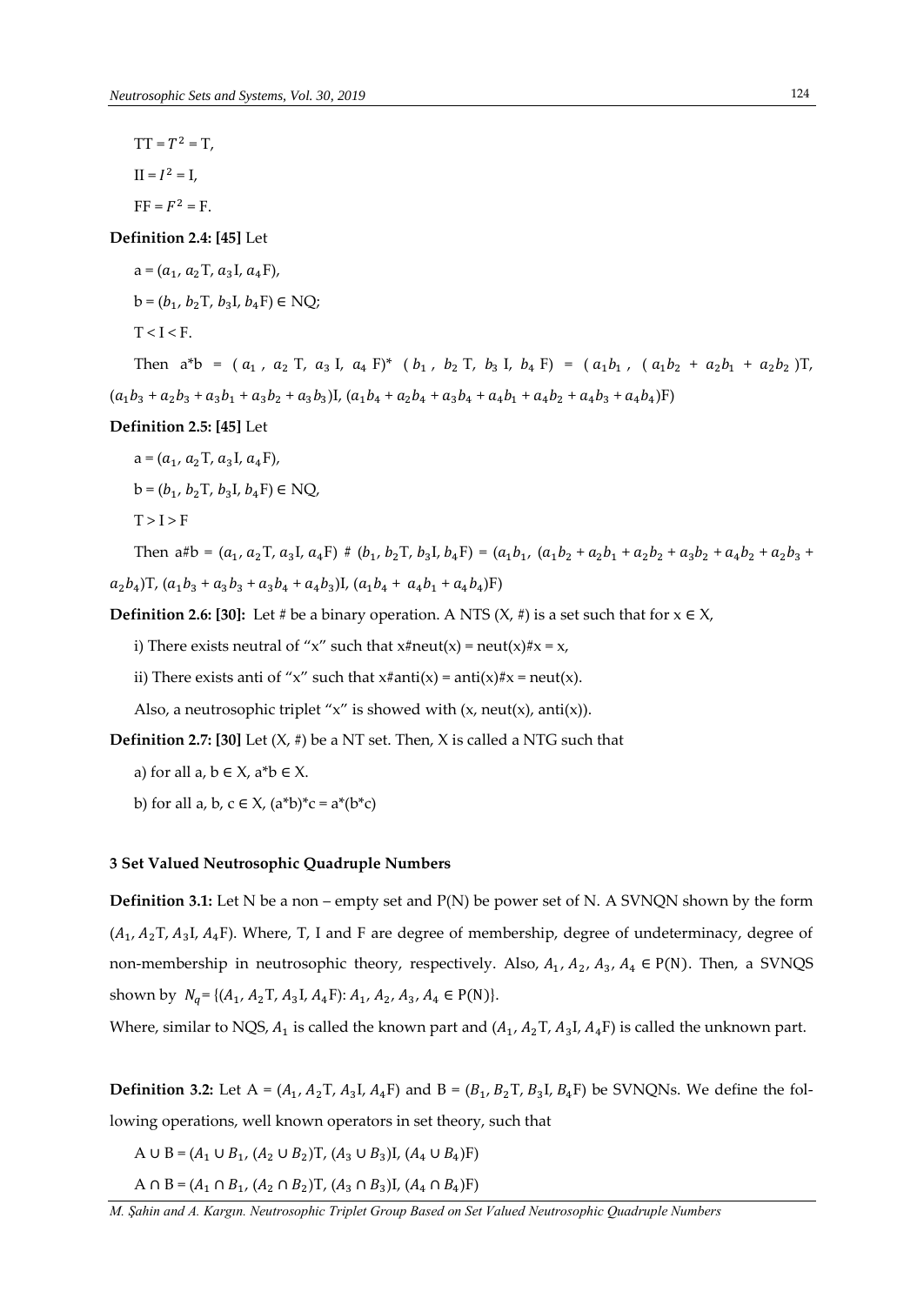$A \setminus B = (A_1 \setminus B_1, (A_2 \setminus B_2)T, (A_3 \setminus B_3)I, (A_4 \setminus B_4)F)$  $A' = (A'_{1}, A'_{2}, T, A'_{3}, I, A'_{4}, F)$ 

Now, we define specific operations for SVNQN.

**Definition 3.3:** Let  $A = (A_1, A_2, T, A_3, I, A_4, F)$ ,  $B = (B_1, B_2, T, B_3, I, B_4, F)$  be SVNQNs and  $T < I < F$ . We define the following operations

 $A^*B = (A_1, A_2, T, A_3, I, A_4, F)^*$  ( $B_1, B_2, T, B_3, I, B_4, F$ ) =  $(A_1 \cap B_1, ((A_1 \cap B_2) \cup (A_2 \cap B_1) \cup (A_2 \cap B_2))$ ,  $((A_1 \cap B_3) \cup (A_2 \cap B_3) \cup (A_3 \cap B_1) \cup (A_3 \cap B_2) \cup (A_3 \cap B_3))$ I,  $((A_1 \cap B_4) \cup (A_2 \cap B_4) \cup (A_3 \cap B_4) \cup (A_4 \cap B_5))$  $B_1$ ) ∪ ( $A_4 \cap B_2$ ) ∪ ( $A_4 \cap B_3$ ) ∪ ( $A_4 \cap B_4$ ))F) and

 $A^*$ <sub>2</sub>B = ( $A_1$ ,  $A_2$ T,  $A_3$ I,  $A_4$ F)  $^*$ <sub>2</sub> ( $B_1$ ,  $B_2$ T,  $B_3$ I,  $B_4$ F) = ( $A_1 \cup B_1$ , (( $A_1 \cup B_2$ )  $\cap$  ( $A_2 \cup B_1$ )  $\cap$  ( $A_2 \cup B_2$ ))T,  $((A_1 \cup B_3) \cap (A_2 \cup B_3) \cap (A_3 \cup B_1) \cap (A_3 \cup B_2) \cap (A_3 \cup B_3))$ l,  $((A_1 \cup B_4) \cap (A_2 \cup B_4) \cap (A_3 \cup B_4) \cap (A_4 \cup B_5))$  $B_1$ ) ∩ ( $A_4 \cup B_2$ ) ∩ ( $A_4 \cup B_3$ ) ∩ ( $A_4 \cup B_4$ ))F).

**Definition 3.4:** Let  $A = (A_1, A_2, T, A_3, I, A_4, F)$ ,  $B = (B_1, B_2, T, B_3, I, B_4, F)$  be SVNQNs and  $T > I > F$ . We define the following operations

A #1B =  $(A_1, A_2$ T,  $A_3$ I,  $A_4$ F) #1  $(B_1, B_2$ T,  $B_3$ I,  $B_4$ F) =  $(A_1 \cap B_1, ((A_1 \cap B_2) \cup (A_2 \cap B_1) \cup (A_2 \cap B_2) \cup (A_1 \cap B_2))$  $(A_3 \cap B_2) \cup (A_4 \cap B_2) \cup (A_2 \cap B_3) \cup (A_2 \cap B_4)$ )T,  $((A_1 \cap B_3) \cup (A_3 \cap B_3) \cup (A_3 \cap B_4) \cup (A_4 \cap B_3)$ ]J,  $((A_1 \cap B_4) \cup (A_4 \cap B_2) \cup (A_4 \cap B_4))$ F) and

 $A#_2B = (A_1, A_2, T, A_3, I, A_4, F)$  #2  $(B_1, B_2, T, B_3, I, B_4, F) = (A_1 \cup B_1, ((A_1 \cup B_2) \cap (A_2 \cup B_1) \cap (A_2 \cup B_2) \cap (A_3 \cup B_2))$  $(A_3 \cup B_2) \cap (A_4 \cup B_2) \cap (A_2 \cup B_3) \cap (A_2 \cup B_4)$ )T,  $((A_1 \cup B_3) \cap (A_3 \cup B_3) \cap (A_3 \cup B_4) \cap (A_4 \cup B_3)$ )I,  $((A_1 \cup B_4) \cap (A_4 \cup B_2) \cap (A_4 \cup B_4))$ F).

**Definition 3.5:** Let A =  $(A_1, A_2$ T,  $A_3$ I,  $A_4$ F), B =  $(B_1, B_2$ T,  $B_3$ I,  $B_4$ F) be SVNQNs. If  $A_1 ⊂ B_1$ ,  $A_2 ⊂ B_2$ ,  $A_3 ⊂$  $B_3$ ,  $A_4$ ⊂  $B_4$ , then it is called that A is subset of B. It is shown by A⊂ B.

**Definition 3.6:** Let A =  $(A_1, A_2T, A_3I, A_4F)$ , B =  $(B_1, B_2T, B_3I, B_4F)$  be SVNQNs If A⊂ B and B⊂ A., then it is called that A is equal to B. It is shown by  $A = B$ .

**Example 3.7:** Let  $X = \{x, y, z\}$  be a set. Thus, we have  $P(X) = \{\emptyset, \{x\}, \{y\}, \{z\}, \{y, z\}, \{x, y\}, \{x, y, z\}\}.$ Also,  $X_q = \{(A_1, A_2, A_3, I, A_4, F): A_1, A_2, A_3, A_4 \in P(X)\}\$ is a SVNQS. For example,

 $A_1 = (\{y, z\}, \{x, y, z\}T, \{x, y\}I, \{z\}F)$  and  $A_2 = (\{z\}, \{x, z\}T, \{x, y\}I, \emptyset F)$  are two SVNQNs in  $X_q$ . Furthermore,

 $A_1 \cup A_2 = (\{y, z\}, \{x, y, z\} \text{T}, \{x, y\} \text{I}, \{z\} \text{F}) = A_1.$  $A_1 \cap A_2 = (\{ z \}, \{ x, z \} )$ ,  $\{ x, y \}$ ,  $\emptyset$ F $) = A_2$ . Thus, we have  $A_2 \subset A_1$ . Also,

 $A_1' = (\{x\}, \emptyset T, \{z\}I, \{x, y\}F)$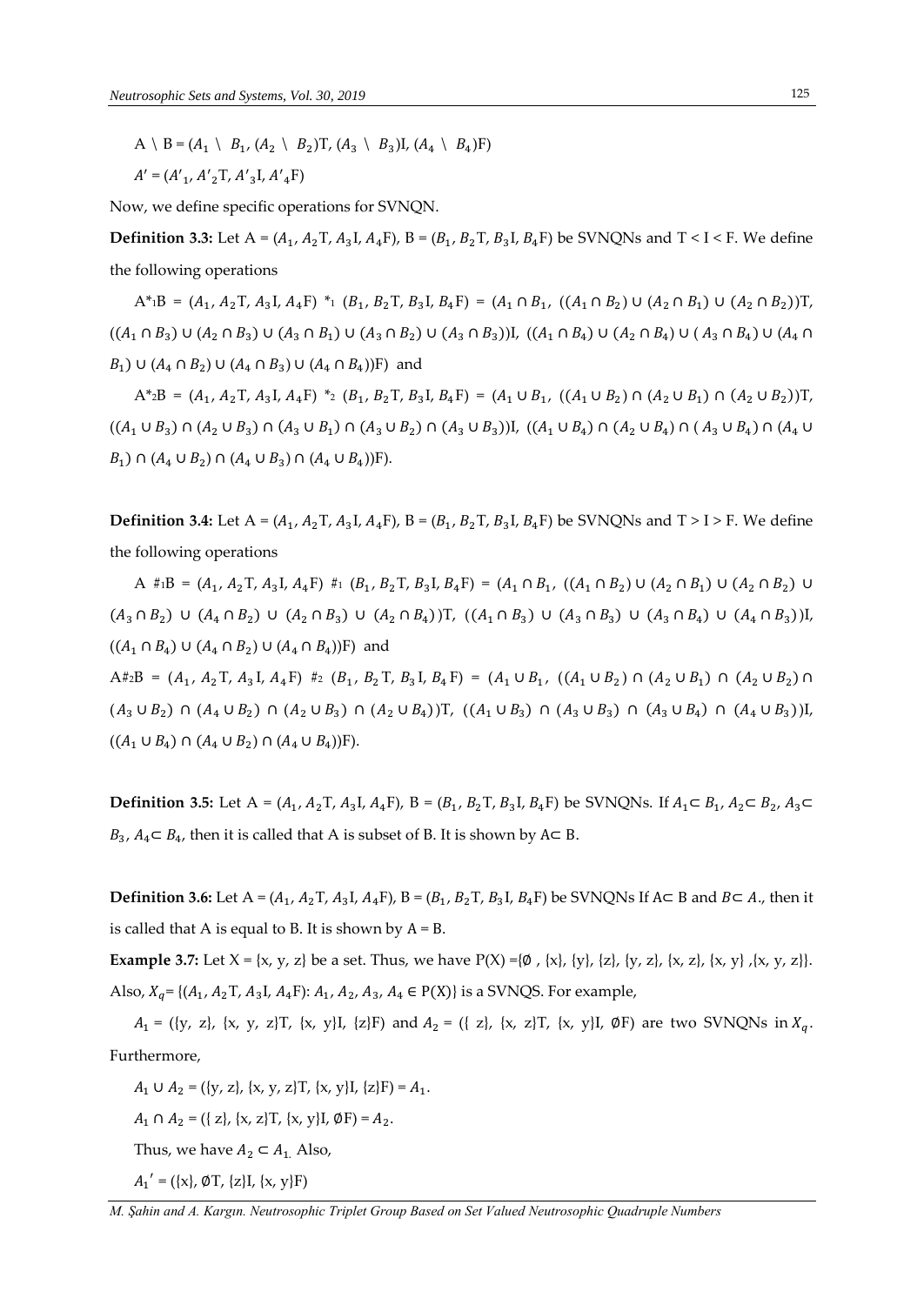$A_1 \setminus A_2 = (\{y\}, \{y\} \top, \emptyset \I, \{z\} \F)$ 

#### **4 Neutrosophic Triplet Group Based on Set Valued Neutrosophic Quadruple Numbers**

**Theorem 4.1:** Let N be a non – empty set and  $N_q = \{(A_1, A_2, A_3, I, A_4, F): A_1, A_2, A_3, A_4 \in P(N)\}$ be a SVNQS. Then,

a)  $(N_a, \cup)$  is a NTS.

b)  $(N_a, \Omega)$  is a NTS.

#### **Proof:**

a) Let A =  $(A_1, A_2$ T,  $A_3$ I,  $A_4$ F) be a SVNQN in  $N_q$ . From Definition 3.2, it is clear that

A  $\cup$  A = (A<sub>1</sub>, A<sub>2</sub>T, A<sub>3</sub>I, A<sub>4</sub>F)  $\cup$  (A<sub>1</sub>, A<sub>2</sub>T, A<sub>3</sub>I, A<sub>4</sub>F) = (A<sub>1</sub>  $\cup$  A<sub>1</sub>, (A<sub>2</sub>  $\cup$  A<sub>2</sub>)T, (A<sub>3</sub>  $\cup$  A)I, (A<sub>4</sub>  $\cup$  A<sub>4</sub>)F) = (A<sub>1</sub>, A<sub>2</sub>T,  $A_3$ I,  $A_4$ F) = A.

Hence, we can take neut(A) = A. Also, if neut(A) = A, then we have anti(A) = A. Thus,  $(N_{\alpha}, U)$  is a neutrosophic triplet set with neut(A) = A and anti(A) = A.

b) a) Let A = ( $A_1$ ,  $A_2$ T,  $A_3$ I,  $A_4$ F) be a SVNQN in  $N_q$ . From Definition 3.2, it is clear that

A  $\cap$  A = (A<sub>1</sub>, A<sub>2</sub>T, A<sub>3</sub>I, A<sub>4</sub>F)  $\cap$  (A<sub>1</sub>, A<sub>2</sub>T, A<sub>3</sub>I, A<sub>4</sub>F) = (A<sub>1</sub>  $\cap$  A<sub>1</sub>, (A<sub>2</sub>  $\cap$  A<sub>2</sub>)T, (A<sub>3</sub>  $\cap$  A)I, (A<sub>4</sub>  $\cap$  A<sub>4</sub>)F) = (A<sub>1</sub>, A<sub>2</sub>T,  $A_3$ I,  $A_4$ F) = A.

Hence, we can take neut(A) = A. Also, if neut(A) = A, then we have anti(A) = A. Thus,  $(N_a, \cap)$  is a neutrosophic triplet set with  $neut(A) = A$  and  $anti(A) = A$ .

**Theorem 4.2:** Let N be a non – empty set and  $N_q = \{(A_1, A_2, A_3, I, A_4, F): A_1, A_2, A_3, A_4 \in P(N)\}$ be a SVNQS. Then,

a)  $(N_a, \cup)$  is a NTG.

b)  $(N_a, \cap)$  is a NTG.

#### **Proof:**

a) From Theorem 4.1,  $(N_q, \cup)$  is a NTS with neut(A) = A and anti(A) = A. Let A =  $(A_1, A_2, T, A_3, I, A_4, F)$ ,  $B = (B_1, B_2, T, B_3, I, B_4, F)$  and  $C = (C_1, C_2, T, C_3, I, C_4, F) \in N_q$ .

i) We have that A ∪ B ∈  $N_q$  since P(N) is power set of N and A, B ∈ P(N). Because, if A, B ∈ P(X), then  $A \cup B \in P(N)$ .

ii) (A ∪ B) ∪ C = [(A<sub>1</sub> ∪ B<sub>1</sub>, (A<sub>2</sub> ∪ B<sub>2</sub>)T, (A<sub>3</sub> ∪ B<sub>3</sub>)I, (A<sub>4</sub> ∪ B<sub>4</sub>)F)] ∪ (C<sub>1</sub>, C<sub>2</sub>T, C<sub>3</sub>I, C<sub>4</sub>F) =  $[(A_1 \cup B_1) \cup C_1, ((A_2 \cup B_2) \cup C_2)T, ((A_3 \cup B_3) \cup C_3)I, ((A_4 \cup B_4) \cup C_4))F]$  =  $[A_1 \cup (B_1 \cup C_1), (A_2 \cup (B_2 \cup C_2))T, (A_3 \cup (B_3 \cup C_3))I, (A_4 \cup (B_4 \cup C_4))F] = A \cup (B \cup C).$ Thus,  $(N_a, U)$  is a NTG.

b) From Theorem 4.1,  $(N_q, \cap)$  is a NTS with neut(A) = A and anti(A) = A. Let A =  $(A_1, A_2, T, A_3, I, A_4, F)$ ,  $B = (B_1, B_2, T, B_3, I, B_4, F)$  and  $C = (C_1, C_2, T, C_3, I, C_4, F) \in N_q$ .

i) We have that A ∩ B ∈  $N_q$  since P(N) is power set of N and A, B ∈ P(N). Because, if A, B ∈ P(N), then  $A \cap B \in P(N)$ .

iii)  $(A \cap B) \cap C = [(A_1 \cap B_1, (A_2 \cap B_2)T, (A_3 \cap B_3)I, (A_4 \cap B_4)F)] \cap (C_1, C_2T, C_3I, C_4F) = [(A_1 \cap B_1) \cap C_1, (A_2 \cap B_2)T, (A_3 \cap B_3)I]$  $((A_2 \cap B_2) \cap C_2)$ T,  $((A_3 \cap B_3) \cap C_3)$ I,  $((A_4 \cap B_4) \cap C_4)$ )F)] = [ $A_1 \cap (B_1 \cap C_1)$ ,  $(A_2 \cap (B_2 \cap C_2)$ )T,  $(A_3 \cap (B_3 \cap C_3)$  $(C_3)$ )I,  $(A_4 \cap (B_4 \cap C_4))F$ ] = A  $\cap (B \cap C)$ . Thus,  $(N_a, \cap)$  is a NTG.

**Theorem 4.3:** Let N be a non – empty set and  $N_q = \{(A_1, A_2, A_3, I, A_4, F): A_1, A_2, A_3, A_4 \in P(N)\}$ be a SVNQS. Then,

a)  $(N_a, *_1)$  is a NTS with binary operation  $*_1$  in Definition 3.3.

b)  $(N_a, *_{2})$  is a NTS with binary operation  $*_{2}$  in Definition 3.3.

#### **Proof:**

a) Let A =  $(A_1, A_2$ T,  $A_3$ I,  $A_4$ F) be a SVNQN in  $N_q$ . From Definition 3.3, we obtain A  ${}^*{}_1$  A = ( $A_1$ ,  $A_2$ T,  $A_3$ I,  $A_4$ F)  ${}^*{}_1$  ( $A_1$ ,  $A_2$ T,  $A_3$ I,  $A_4$ F) =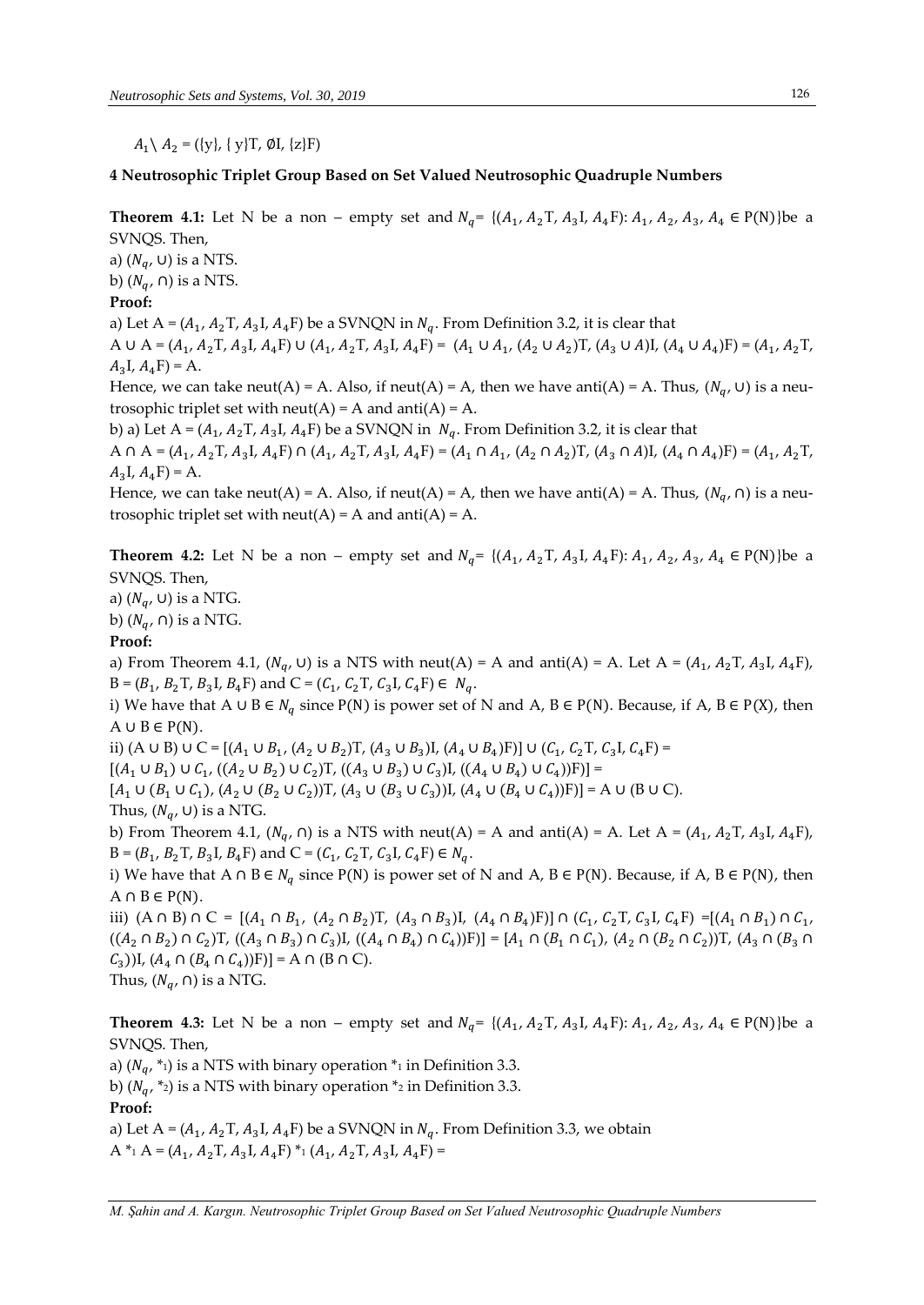$(A_1 \cap A_1, ((A_1 \cap A_2) \cup (A_2 \cap A_1) \cup (A_2 \cap A_2))$ T,  $((A_1 \cap A_3) \cup (A_2 \cap A_3) \cup (A_3 \cap A_1) \cup (A_3 \cap A_2) \cup (A_3 \cap A_2)$  $(A_3)$ )I,  $((A_1 \cap A_4) \cup (A_2 \cap A_4) \cup (A_3 \cap A_4) \cup (A_4 \cap A_1) \cup (A_4 \cap A_2) \cup (A_4 \cap A_3) \cup (A_4 \cap A_4))$ F) =  $(A_1, A_2$ T,  $A_3$ I,  $A_4$ F) = A

since

 $A_2 \cap A_2 = A_2$  and  $(A_1 \cap A_2)$ ,  $(A_2 \cap A_2) \subset A_2$ ;  $A_3 \cap A_3 = A_3$  and  $(A_1 \cap A_3)$ ,  $(A_2 \cap A_3)$ ,  $(A_3 \cap A_3) \subset A_3$ ;  $A_4 \cap A_4 = A_4$  and  $(A_1 \cap A_4)$ ,  $(A_2 \cap A_4)$ ,  $(A_3 \cap A_4)$ ,  $(A_4 \cap A_4) \subset A_4$ . Hence, we can take neut(A) = A. Also, if neut(A) = A, then we have anti(A) = A. Thus,  $(N_a, *_1)$  is a NTS with  $neut(A) = A$  and  $anti(A) = A$ . b) Let A = ( $A_1$ ,  $A_2$ T,  $A_3$ I,  $A_4$ F) be a SVNQN in  $N_q$ . From Definition 3.3, we obtain

A \* 2 A =  $(A_1, A_2, T, A_3, I, A_4, F)$  \* 2  $(A_1, A_2, T, A_3, I, A_4, F) = (A_1 \cup A_1, ((A_1 \cup A_2) \cap (A_2 \cup A_1) \cap (A_2 \cup A_2))$ T,  $((A_1 \cup A_2) \cap (A_2 \cup A_2)$  $(A_3)$  ∩  $(A_2 \cup A_3)$  ∩  $(A_3 \cup A_1)$  ∩  $(A_3 \cup A_2)$  ∩ ) ∩  $(A_3 \cup A_2)$  ∩  $(A_3 \cup A_3)$ )I,  $((A_1 \cup A_4) \cap (A_2 \cup A_4) \cap (A_3 \cup A_4) \cap (A_4 \cup A_5))$  $A_1$ ) ∩ ( $A_4 \cup A_2$ ) ∩ ( $A_4 \cup A_3$ ) ∩ ( $A_4 \cup A_4$ ))F) = ( $A_1$ ,  $A_2$ T,  $A_3$ I,  $A_4$ F) = A

since

 $A_2 \cup A_2 = A_2$  and  $(A_1 \cup A_2)$ ,  $(A_2 \cup A_2) \supset A_2$ ;

 $A_3 \cup A_3 = A_3$  and  $(A_1 \cup A_3)$ ,  $(A_2 \cup A_3)$ ,  $(A_3 \cup A_3) \supset A_3$ ;

 $A_4 \cup A_4 = A_4$  and  $(A_1 \cup A_4)$ ,  $(A_2 \cup A_4)$ ,  $(A_3 \cup A_4)$ ,  $(A_4 \cup A_4) \supset A_4$ .

Hence, we can take neut(A) = A. Also, if neut(A) = A, then we have anti(A) = A. Thus,  $(N_a, *_{2})$  is a NTS with neut(A) = A and anti(A) = A.

**Theorem 4.4:** Let N be a non – empty set and  $N_q = \{(A_1, A_2, A_3, I, A_4, F): A_1, A_2, A_3, A_4 \in P(N)\}$ be a SVNQS. Then,

a)  $(N_a, *_1)$  is a NTG with binary operation  $*_1$  in Definition 3.3.

b)  $(N_a, *_{2})$  is a NTG with binary operation  $*_{2}$  in Definition 3.3.

# **Proof:**

a) From Theorem 4.3,  $(N_q, *_1)$  is a neutrosophic triplet set. Let  $A = (A_1, A_2, T, A_3, I, A_4, F), B = (B_1, B_2, T, B_3, I, B_4, F)$  and  $C = (C_1, C_2, T, C_3, I, C_4, F) \in N_q$ , i) We obtain A  $*_1$  B  $\in N_a$  since P(N) is power set of N and A, B  $\in$  P(N). ii)  $(A *_{1} B) *_{1} C =$  $(A_1 \cap B_1, ((A_1 \cap B_2) \cup (A_2 \cap B_1) \cup (A_2 \cap B_2))$ T,  $((A_1 \cap B_3) \cup (A_2 \cap B_3) \cup (A_3 \cap B_1) \cup (A_3 \cap B_2) \cup$  $(A_3 \cap B_3)$ ],  $((A_1 \cap B_4) \cup (A_2 \cap B_4) \cup (A_3 \cap B_4) \cup (A_4 \cap B_1) \cup (A_4 \cap B_2) \cup (A_4 \cap B_3) \cup (A_4 \cap B_4)$ }F)<sup>\*</sup>1  $(C_1,$ 

 $C_2$ T,  $C_3$ I,  $C_4$ F) =

 $([A_1 \cap B_1] \cap C_1,$ 

 $(([A_1 \cap B_1] \cap C_2) \cup ([A_1 \cap B_2) \cup (A_2 \cap B_1) \cup (A_2 \cap B_2)] \cap C_1) \cup ([A_1 \cap B_2) \cup (A_2 \cap B_1) \cup (A_2 \cap B_2)]$  $B_2$ )] ∩  $C_2$ ))T,

 $([ A_1 \cap B_1] \cap C_3) \cup ([ (A_1 \cap B_2) \cup (A_2 \cap B_1) \cup (A_2 \cap B_2)] \cap C_3) \cup ([ A_1 \cap B_3) \cup (A_2 \cap B_3) \cup (A_3 \cap B_4)]$  $B_1$ ) ∪  $(A_3 \cap B_2)$  ∪  $(A_3 \cap B_3)$ | ∩  $C_1$ ) ∪  $([A_1 \cap B_3)$  ∪  $(A_2 \cap B_3)$  ∪  $(A_3 \cap B_1)$  ∪  $(A_3 \cap B_2)$  ∪  $(A_3 \cap B_3)$ | ∩  $C_2$ ) ∪ ([A<sub>1</sub> ∩ B<sub>3</sub>) ∪ (A<sub>2</sub> ∩ B<sub>3</sub>) ∪ (A<sub>3</sub> ∩ B<sub>1</sub>) ∪ (A<sub>3</sub> ∩ B<sub>2</sub>) ∪ (A<sub>3</sub> ∩ B<sub>3</sub>)] ∩  $C_3$ ))I,

 $(([A_1 \cap B_1] \cap C_4) \cup ([(A_1 \cap B_2) \cup (A_2 \cap B_1) \cup (A_2 \cap B_2)] \cap C_4) \cup ([A_1 \cap B_3) \cup (A_2 \cap B_3) \cup (A_3 \cap B_4)]$  $B_1)$  ∪  $(A_3 \cap B_2)$  ∪  $(A_3 \cap B_3)$ ] ∩  $C_4$ ) ∪  $([A_1 \cap B_4)$  ∪  $(A_2 \cap B_4)$  ∪  $(A_3 \cap B_4)$  ∪  $(A_4 \cap B_1)$  ∪  $(A_4 \cap B_2)$  ∪  $(A_4 \cap B_3) \cup (A_4 \cap B_4) \cap C_1) \cup ([(A_1 \cap B_4) \cup (A_2 \cap B_4) \cup (A_3 \cap B_4) \cup (A_4 \cap B_1) \cup (A_4 \cap B_2) \cup (A_4 \cap B_3) \cup (A_5 \cap B_4)$  $(A_4 \cap B_4)$ ] $\cap C_2$ ) ∪ ( $[(A_1 \cap B_4) \cup (A_2 \cap B_4) \cup (A_3 \cap B_4) \cup (A_4 \cap B_1) \cup (A_4 \cap B_2) \cup (A_4 \cap B_3) \cup (A_4 \cap B_4)]$  $\cap$  $(C_3) \cup ([(A_1 \cap B_4) \cup (A_2 \cap B_4) \cup (A_3 \cap B_4) \cup (A_4 \cap B_1) \cup (A_4 \cap B_2) \cup (A_4 \cap B_3) \cup (A_4 \cap B_4)] \cap (C_4))$ F) =  $(A_1 \cap [B_1 \cap C_1],$ 

 $((A_1 \cap [(B_1 \cap C_2) \cup (B_2 \cap C_1) \cup (B_2 \cap C_2)]) \cup (A_2 \cap [B_1 \cap C_1]) \cup (A_2 \cap [(B_1 \cap C_2) \cup (B_2 \cap C_1) \cup (B_2 \cap C_2)])$ T,  $((A_1 \cap [B_1 \cap C_3) \cup (B_2 \cap C_3) \cup (B_3 \cap C_1) \cup (B_3 \cap C_2) \cup (B_3 \cap C_3))) \cup (A_2 \cap [(B_1 \cap C_3) \cup (B_2 \cap C_3) \cup (B_3 \cap C_1)]$  $(B_3 \cap C_1) \cup (B_3 \cap C_2) \cup (B_3 \cap C_3) ]$ ) ∪  $(A_3 \cap [B_1 \cap C_1])$  ∪  $(A_3 \cap [(B_1 \cap C_2) \cup (B_2 \cap C_1) \cup (B_2 \cap C_2)]$  $(C_2)$ ]) ∪  $(A_3 \cap [(B_1 \cap C_3) \cup (B_2 \cap C_3) \cup (B_3 \cap C_1) \cup (B_3 \cap C_2) \cup (B_3 \cap C_3)])$  I,

 $((A_1 \cap [(B_1 \cap C_4) \cup (B_2 \cap C_4) \cup (B_3 \cap C_4) \cup (B_4 \cap C_1) \cup (B_4 \cap C_2) \cup (B_4 \cap C_3) \cup (B_4 \cap C_4)] \cup (A_2 \cap C_4)$  $[(B_1 \cap C_4) \cup (B_2 \cap C_4) \cup (B_3 \cap C_4) \cup (B_4 \cap C_1) \cup (B_4 \cap C_2) \cup (B_4 \cap C_3) \cup (B_4 \cap C_4)]$   $\cup$   $(A_3 \cap$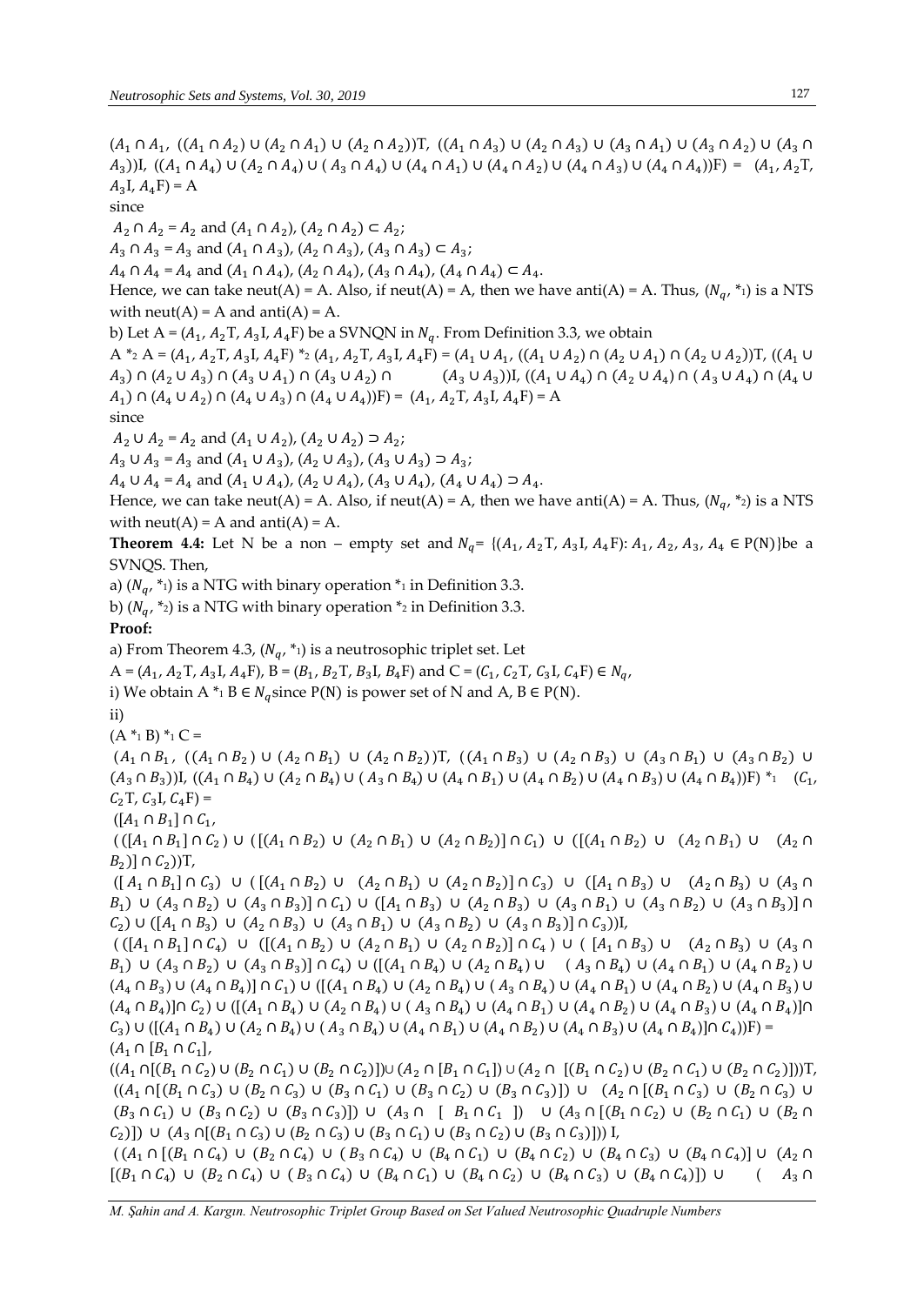$[(B_1 \cap C_4) \cup (B_2 \cap C_4) \cup (B_3 \cap C_4) \cup (B_4 \cap C_1) \cup (B_4 \cap C_2) \cup (B_4 \cap C_3) \cup (B_4 \cap C_4)]$   $\cup$   $(A_4 \cap B_1 \cap C_2)$  $(C_1$ ]) ∪ ( $A_4 \cap [(B_1 \cap C_2) \cup (B_2 \cap C_1) \cup (B_2 \cap C_2)]$ ) ∪ ( $A_4 \cap [(B_1 \cap C_3) \cup (B_2 \cap C_3) \cup (B_3 \cap C_1) \cup (B_3 \cap C_2)$  ∪  $(B_3 \cap C_3)$ ) ∪  $(A_4 \cap [(B_1 \cap C_4) \cup (B_2 \cap C_4) \cup (B_3 \cap C_4) \cup (B_4 \cap C_1) \cup (B_4 \cap C_2) \cup (B_4 \cap C_3) \cup (B_4 \cap C_4)]$ ))F)  $= A *_{1} (B *_{1} C).$ 

Thus,  $(N_q, *_1)$  is a NTG with binary operation  $*_1$  in Definition 3.3.

b) This proof can be made similar to a.

**Theorem 4.5:** Let N be a non – empty set and  $N_q = \{(A_1, A_2, A_3, I, A_4, F): A_1, A_2, A_3, A_4 \in P(N)\}$ be a SVNQS. Then,

a)  $(N_a, *_1)$  is a NTS with binary operation #1 in Definition 3.4.

b) ( $N_a$ , \*2) is a NTS with binary operation #2 in Definition 3.4.

**Proof:** These proofs can be made similar to Theorem 4.3.

**Theorem 4.6:** Let N be a non – empty set and  $N_q = \{(A_1, A_2, A_3, I, A_4, F): A_1, A_2, A_3, A_4 \in P(N)\}$ be a SVNQS. Then,

a)  $(N_q, *_1)$  is a NTG with binary operation #1 in Definition 3.4. b) ( $N_a$ , \*2) is a NTG with binary operation #2 in Definition 3.4. **Proof:** These proofs can be made similar to Theorem 4.4.

# **Conclusion**

In this study, we firstly obtain set valued neutrosophic quadruple sets and numbers. Also, we introduce some known and special operations for set valued neutrosophic quadruple numbers. In the neutrosophic quadruples, real or complex numbers were taken as variables, while in this study we took sets as variables. So, we will expand the applications of neutrosophic quadruples. Because things or variables in any application will be more useful than real numbers or complex numbers. Furthermore, we give some neutrosophic triplet groups based on set valued neutrosophic quadruple number thanks to operations for set valued neutrosophic quadruple numbers. Thus, we have added a new structure to neutrosophic triplet structures and neutrosophic quadruple structures. Thanks to set valued neutrosophic quadruple sets and numbers other neutrosophic triplet structures can be defined similar to this study. For example, neutrosophic triplet metric space based on set valued neutrosophic quadruple numbers; neutrosophic triplet vector space based on set valued neutrosophic quadruple numbers; neutrosophic triplet normed space based on set valued neutrosophic quadruple numbers. Also, set valued neutrosophic quadruple sets can be used decision making applications due to the its set valued structure. For example, in a medical application in which more than one drug is used, this structure may be used.

# **Abbreviations**

NT: Neutrosophic triplet NTS: Neutrosophic triplet set NTG: Neutrosophic triplet group NQ: Neutrosophic quadruple NQS: Neutrosophic quadruple set NQN: Neutrosophic quadruple number SVNQS: Set valued neutrosophic quadruple set SVNQN: Set valued neutrosophic quadruple number

#### **Acknowledgements**

The authors are highly grateful to the Referees for their constructive suggestions.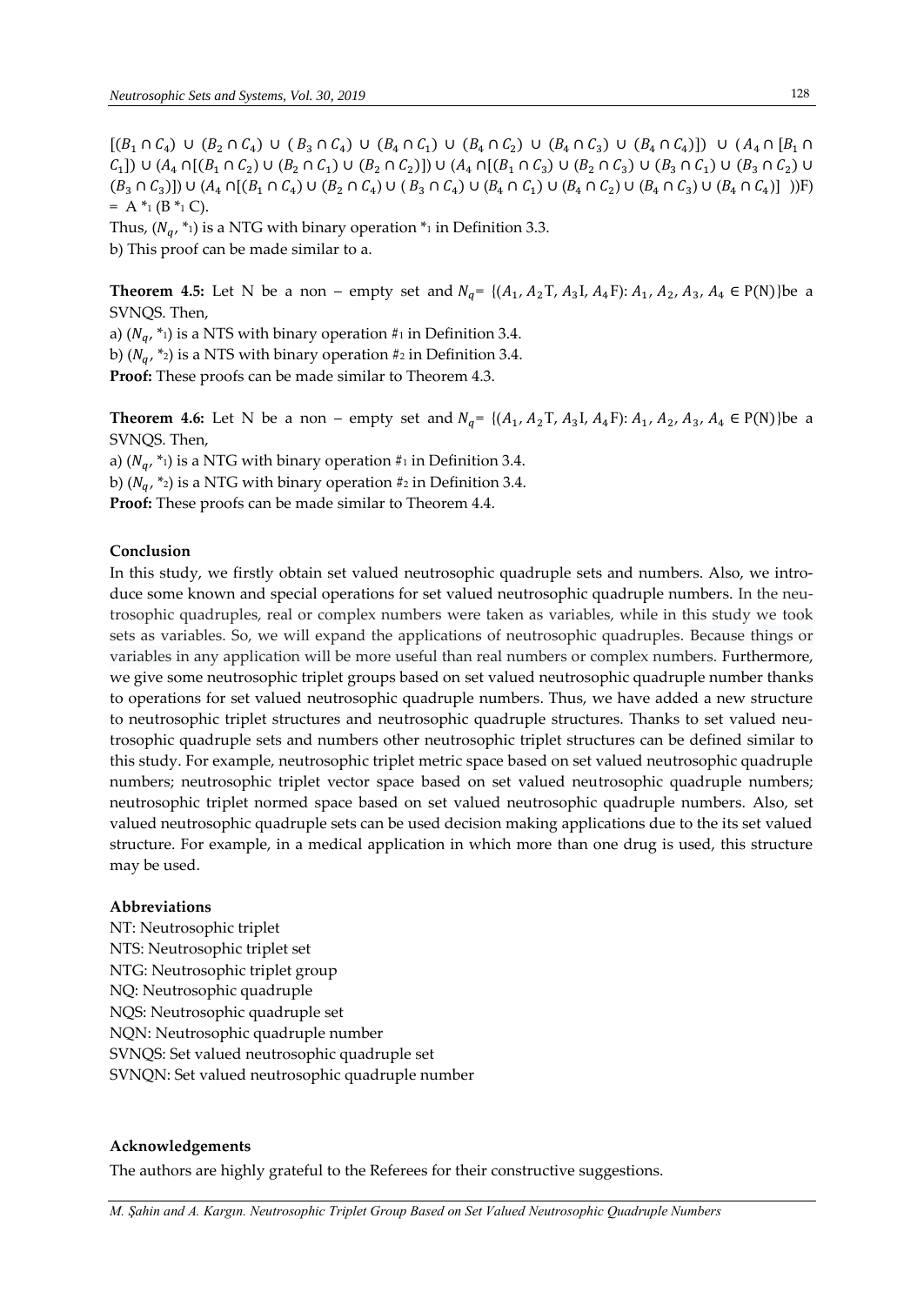#### **Conflicts of Interest**

The authors declare no conflict of interest.

# **References**

1. F. Smarandache, Neutrosophy: Neutrosophic Probability, Set and Logic, Rehoboth, Amer. Research Press (1998).

2. W. B. V. Kandasamy and F. Smarandache, Basic neutrosophic algebraic structures and their applications to fuzzy and neutrosophic models, Hexis, Frontigan (2004) p 219

3. W. B. V. Kandasamy and F. Smarandache, Some neutrosophic algebraic structures and neutrosophic nalgebraic structures, Hexis, Frontigan (2006) p 219.

4. F. Smarandache and M. Ali, Neutrosophic triplet as extension of matter plasma, unmatter plasma and antimatter plasma, APS Gaseous Electronics Conference (2016), doi: 10.1103/BAPS.2016.GEC.HT6.110

5. F. Smarandache and M. Ali, The Neutrosophic Triplet Group and its Application to Physics, presented by F. S. to Universidad Nacional de Quilmes, Department of Science and Technology, Bernal, Buenos Aires, Argentina (02 June 2014).

6. F. Smarandache and M. Ali, Neutrosophic triplet group. *Neural Computing and Applicatio*ns, (2016) 1-7.

7. F. Smarandache and M. Ali, Neutrosophic Triplet Field Used in Physical Applications, (Log Number: NWS17- 2017-000061), 18th Annual Meeting of the APS Northwest Section, Pacific University, Forest Grove, OR, USA (June 1-3, 2017)

8. F. Smarandache and M. Ali, Neutrosophic Triplet Ring and its Applications, (Log Number: NWS17-2017- 000062), 18th Annual Meeting of the APS Northwest Section, Pacific University, Forest Grove, OR, USA (June 1-3, 2017).

9. M. Şahin and A. Kargın, Neutrosophic triplet normed space*, Open Physics*, **2017**, 15:697-704 10. S. Broumi, A. Bakali, M. Talea and F. Smarandache, Single Valued Neutrosophic Graphs: Degree, Order and Size. IEEE International Conference on Fuzzy Systems (2016) pp. 2444-2451. 11. S. Broumi, A. Bakali, M. Talea and F. Smarandache, Decision-Making Method Based On the Interval Valued Neutrosophic Graph, Future Technologies, IEEE International Conference on Fuzzy Systems (2016) pp 44-50. 12. S. Broumi, A. Bakali, M. Talea, F. Smarandache and L. Vladareanu, Computation of Shortest Path Problem in a Network with SV-Trapezoidal Neutrosophic Numbers, Proceedings of the 2016 International Conference on Advanced Mechatronic Systems, Melbourne, Australia, (2016) pp.417-422. 13. P. [Liu](https://www.researchgate.net/profile/Peide_Liu3) and L. [Shi,](https://www.researchgate.net/scientific-contributions/2068623407_Lanlan_Shi) The Generalized Hybrid Weighted Average Operator Based on Interval Neutrosophic Hesitant Set and Its Application to Multiple Attribute Decision Making*, Neural Computing and Applications*, **2015b**  26(2): 457-471

14. P. [Liu](https://www.researchgate.net/profile/Peide_Liu3) and L. [Shi,](https://www.researchgate.net/scientific-contributions/2068623407_Lanlan_Shi) Some Neutrosophic Uncertain Linguistic Number Heronian Mean Operators and Their Application to Multi-attribute Group Decision making, *Neural Computing and Applications,* **2015,** doi:10.1007/s00521- 015-2122-6.

15. P. [Liu](https://scholar.google.com.tr/citations?user=kB0nlC0AAAAJ&hl=tr&oi=sra) and G. Tang, Some power generalized aggregation operators based on the interval neutrosophic numbers and their application to decision making, *Journal of Intelligent & Fuzzy Systems ,***2016,** 30,2517-2528 16. P. [Liu](https://scholar.google.com.tr/citations?user=kB0nlC0AAAAJ&hl=tr&oi=sra) and G. Tang, Multi-criteria group decision-making based on interval neutrosophic uncertain linguistic variables and Choquet integral, *Cognitive Computation,* **2016,** 8(6) 1036-1056 17. P. [Liu](https://www.researchgate.net/profile/Peide_Liu3) and Y. Wang, Interval neutrosophic prioritized OWA operator and its application to multiple attribute decision making, *journal of systems science & complexity* **2016,** 29(3): 681-697 18. P. [Liu](https://scholar.google.com.tr/citations?user=kB0nlC0AAAAJ&hl=tr&oi=sra) and F. Teng, Multiple attribute decision making method based on normal neutrosophic generalized weighted power averaging operator, *Internal journal of machine learning and cybernetics* **2015,** Doi 10.1007/s13042- 015-0385-y.

19. P[. Liu](https://scholar.google.com.tr/citations?user=kB0nlC0AAAAJ&hl=tr&oi=sra) P., L. Zhang, X. Liu, and P. Wang, Multi-valued Neutrosophic Number Bonferroni mean Operators and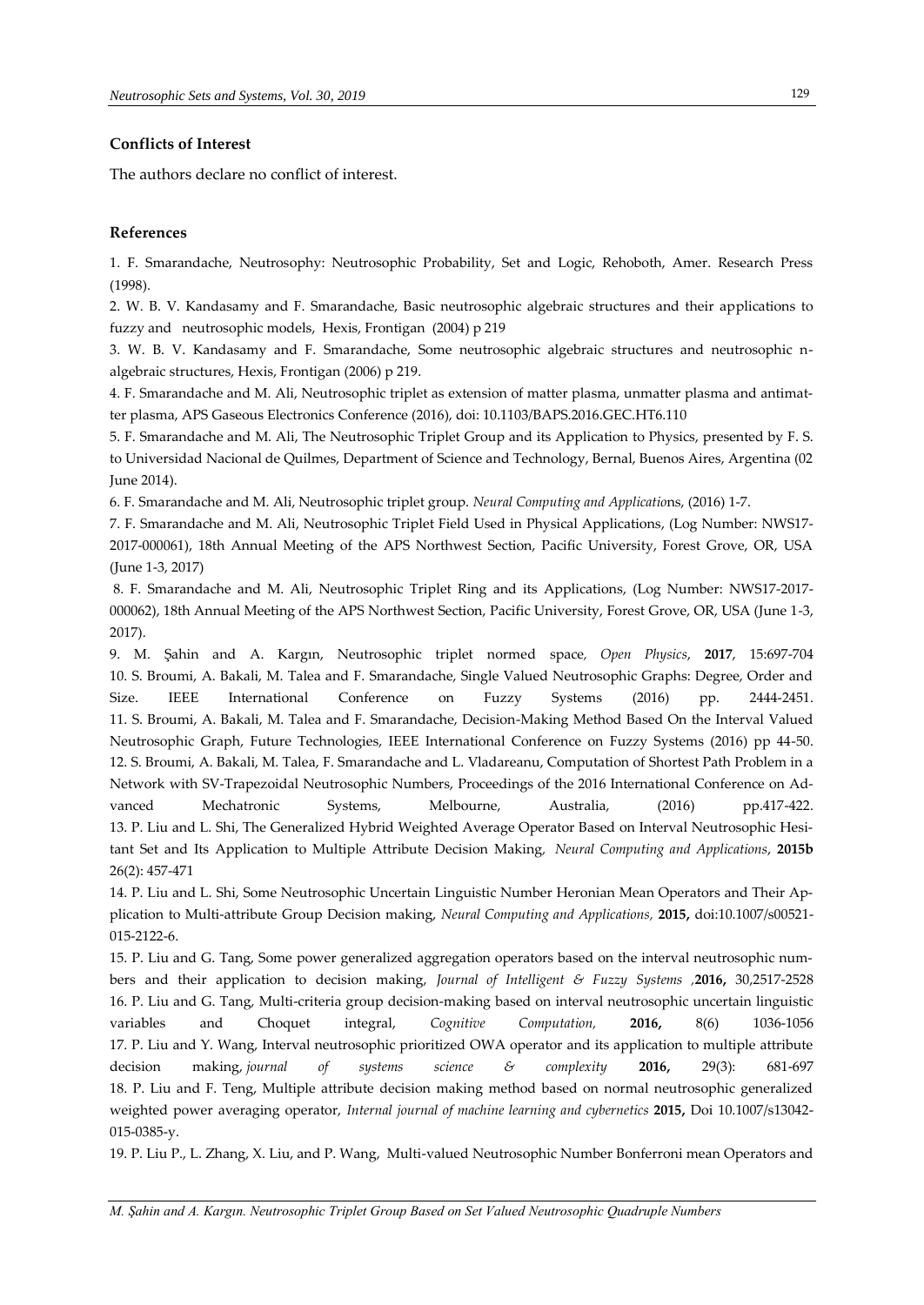Their Application in Multiple Attribute Group Decision Making*,Iinternal journal of information technology & decision making* **2016,** 15(5) 1181-1210.

20. M, Sahin, I. Deli and V. Ulucay, Similarity measure of bipolar neutrosophic sets and their application to multiple criteria decision making, *Neural Comput & Applic*. **2016,** DOI 10. 1007/S00521.

21. H. Wang, F. Smarandache, Y. Q. Zhang, R. Sunderraman. Single valued neutrosophic sets. *Multispace Multistructure*. **2010**, 4, 410–413.

22. M. Şahin, N. Olgun, V. Uluçay, A. Kargın and Smarandache, F., A new similarity measure on falsity value between single valued neutrosophic sets based on the centroid points of transformed single valued neutrosophic numbers with applications to pattern recognition*, Neutrosophic Sets and Systems*, **2017,** 15, 31-48, doi: org/10.5281/zenodo570934.

23. M. Şahin, O. Ecemiş, V. Uluçay, and A. Kargın, Some new generalized aggregation operators based on centroid single valued triangular neutrosophic numbers and their applications in multi-attribute decision making*, Asian Journal of Mathematics and Computer Research* **2017,** 16(2): 63-84.

24. R. Chatterjee, P. Majumdar, and S. K. Samanta. "Similarity Measures in Neutrosophic Sets-I." Fuzzy Multicriteria Decision-Making Using Neutrosophic Sets. *Springer, Cham*, **2019**, 249-294.

25. K. Mohana, and M. Mohanasundari. On Some Similarity Measures of Single Valued Neutrosophic Rough Sets*. Neutrosophic Sets and Systems*, **2019,** 24, 10-22

26. F. Smarandache, et al. Word-level neutrosophic sentiment similarity. *Applied Soft Computing*, **2019,** 80, 167-176.

27. J. Ye, Similarity measures between interval neutrosophic sets and their applications in multicriteria decision – making. J. *Intell. Fuzzy Syst*. **2014,** 26 (1), 165 – 172

28. A. L. Zadeh, Fuzzy sets*, Information and control* ,**1965,** 8.3 338-353,

29. T. K. Atanassov, Intuitionistic fuzzy sets, *Fuzzy Sets Syst*, **1986,** 20:87–96

30. F. Smarandache and M. Ali, Neutrosophic triplet group. *Neural Computing and Applications*, **2016** ,29, 595-601.

31. M. Ali, F. Smarandache, M. Khan, Study on the development of neutrosophic triplet ring and neutrosophic triplet field, *Mathematics*, **2018** 6(4), 46

32. M. Şahin and A. Kargın, Neutrosophic triplet metric topology, *Neutrosophic Set and Systems*, **2019** 27, 154- 162 33. M. Şahin and A. Kargın, Neutrosophic triplet inner product space, Neutrosophic Operational Research, 2 (2017), 193-215,

34. Smarandache F., Şahin M., Kargın A. Neutrosophic Triplet G- Module*, Mathematics*, **2018**, 6, 53

35. M. Şahin, A. Kargın, Neutrosophic triplet b – metric space, Neutrosophic Triplet Research 1, (2019)

36. Şahin M., Kargın A., Çoban M. A., Fixed point theorem for neutrosophic triplet partial metric space, *Symmetry* **2018,** 10, 240

37. Şahin M., Kargın A., Neutrosophic triplet v – generalized metric space, *Axioms* **2018** 7, 67.

- 38. M. Şahin, A. Kargın, F. Smarandache, Neutrosophic triplet topology, Neutrosophic Triplet Research 1, (2019)
- 39. Şahin M., Kargın A., Neutrosophic triplet normed ring space, Neutrosophic Set and Systems, (2018), 21, 20 27

40. M. Şahin, A. Kargın, Neutrosophic triplet partial inner product space, Neutrosophic Triplet Research 1, (2019), 10 - 21

41. N. Olgun, M. Çelik, Neutrosophic triplet R - module, Neutrosophic Triplet Research 1, (2019), 35 -42

42. M. Şahin, A. Kargın, Neutrosophic triplet partial v – generalized metric space, Neutrosophic Triplet Research 1, (2019), 22 - 34

43. M. Şahin, A. Kargın, Neutrosophic triplet Lie Algebra, Neutrosophic Triplet Research 1, (2019), 68 -78

44. M. Şahin, A. Kargın, Isomorphism theorems for Neutrosophic triplet G - module, Neutrosophic Triplet Research 1, (2019), 54- 67

45.Smarandache F., Neutrosophic quadruple numbers, refined neutrosophic quadruple [numbers, absorbance law,](https://www.google.com/books?hl=tr&lr=&id=NMU7DwAAQBAJ&oi=fnd&pg=PP2&dq=%22neutrosophic+quadruple%22&ots=8JrIt1vNpT&sig=Kj3tqgXf0r9zsmcwjcsFqKew5XI)  [and the multiplication of](https://www.google.com/books?hl=tr&lr=&id=NMU7DwAAQBAJ&oi=fnd&pg=PP2&dq=%22neutrosophic+quadruple%22&ots=8JrIt1vNpT&sig=Kj3tqgXf0r9zsmcwjcsFqKew5XI) neutrosophic quadruple numbers, *Neutrosophic Set and Systems,* **2015,** 10, 96 -98

46. Akinleye, S. A., Smarandache, F., Agboola, A. A. A. On neutrosophic quadruple algebraic structures. *Neutrosophic Sets and Systems*, **2016** , 12, 122-126.